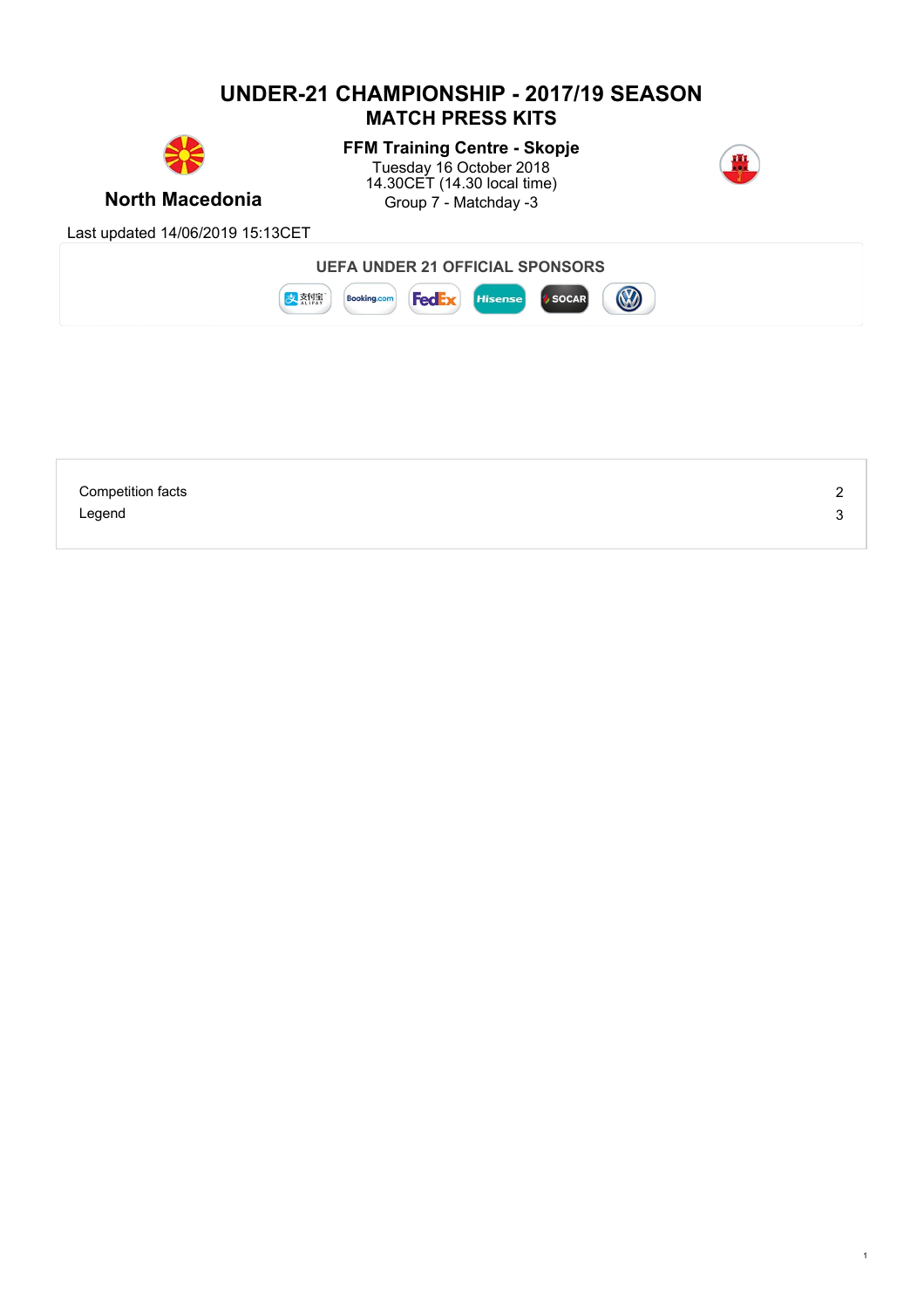2

# **Competition facts**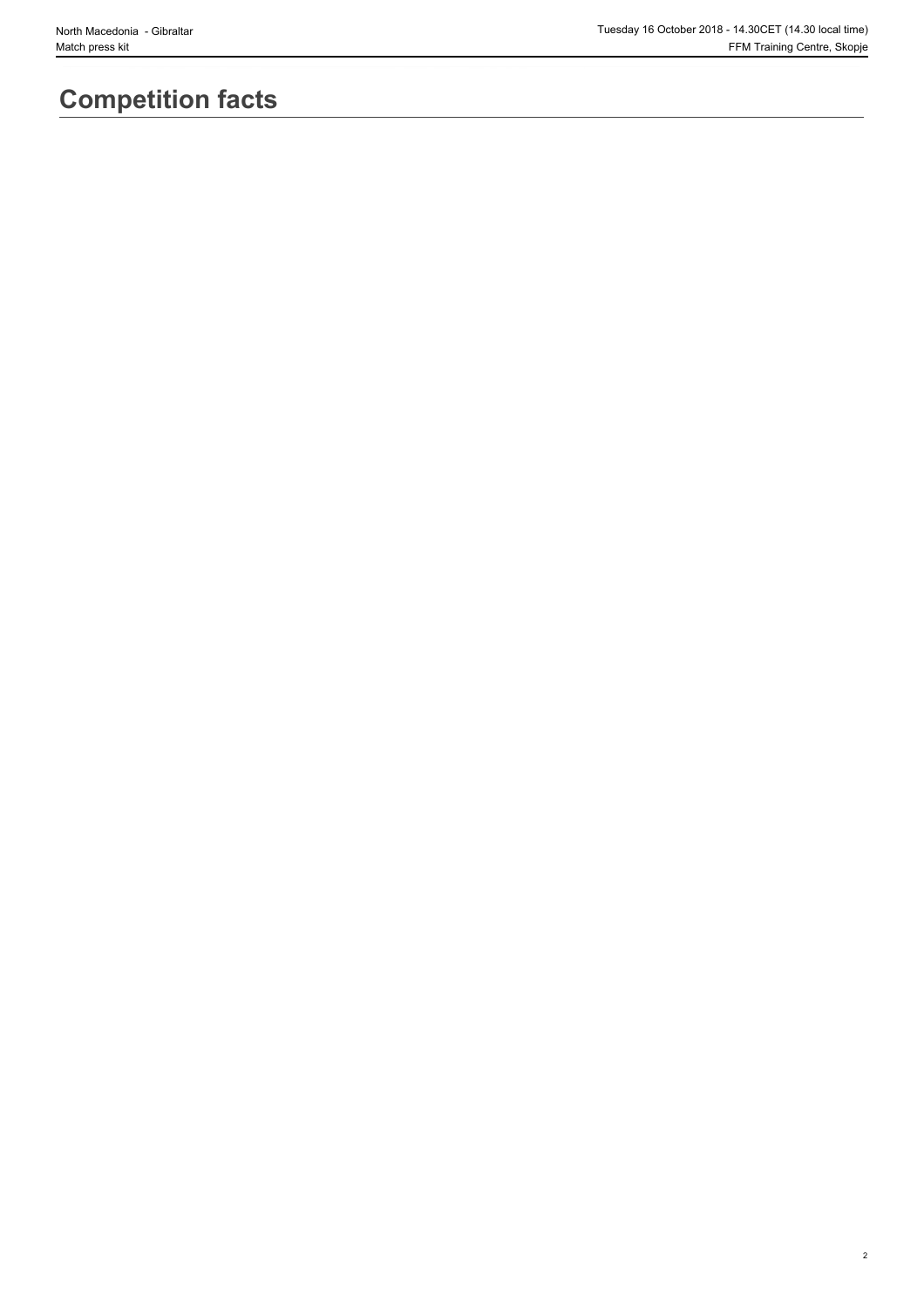# **Legend**

## **:: Squad list**

**No:** number **DoB:** date of birth **Qual:** qualifying **FT:** final tournament **Pld:** played **Gls:** goals **Overall U21:** final tournament only

### **:: Match officials**

**Nat:** nationality **DoB:** date of birth

**Under-21:** Total matches officiated in the UEFA European U21 Championship including all qualifying round matches. Matches as the fourth official are not included in these statistics. These are the official statistics considered valid for communicating official records in the competition.

**UEFA:** Total matches officiated in all UEFA competitions including all qualifying round matches. Matches where the official has acted as the fourth official are not included in these statistics. These are the official statistics considered valid for communicating official records in the competition.

#### **:: Group statistics/Tournament schedule**

**Pos:** position **Pld:** played **W:** won **D:** drawn **L:** lost **GF:** goals for **GA:** goals against **Pts:** points

### **:: NOTE: All-time statistics**

Goals totals include the outcome of disciplinary decisions (eg. match forfeits when a 3-0 result is determined). Goals totals do not include goals scored from the penalty mark during a penalty shoot-out.

# **Competitions**

**UCL**: UEFA Champions League **ECCC**: European Champion Clubs' Cup **UEL**: UEFA Europa League **UCUP**: UEFA Cup **UCWC**: UEFA Cup Winners' Cup **SCUP**: UEFA Super Cup **UIC**: UEFA Intertoto Cup **ICF**: Inter-Cities Fairs Cup

## **Club competitions National team competitions**

| <b>EURO:</b> UEFA European Football Championship |  |
|--------------------------------------------------|--|
| <b>WC: FIFA World Cup</b>                        |  |
| <b>CONFCUP: FIFA Confederations Cup</b>          |  |
| <b>FRIE:</b> Friendly internationals             |  |
| <b>U21FRIE:</b> Under-21 friendly internationals |  |
| U21: UEFA European Under-21 Championship         |  |
| U17: UEFA Under-17 Championship                  |  |
| U16: UEFA European Under-16 Championship         |  |
| U19: UEFA Under-19 Championship                  |  |
| U18: UEFA European Under-18 Championship         |  |
| <b>WWC: FIFA Women's World Cup</b>               |  |
| <b>WEURO:</b> UEFA European Women's Championship |  |
| <b>Other abbreviations</b>                       |  |

# **Competition stages**

| <b>F</b> : Final                   | <b>GS:</b> Group stage             | (aet): After extra time                            | pens: Penalties               |
|------------------------------------|------------------------------------|----------------------------------------------------|-------------------------------|
| <b>GS1:</b> First group stage      | <b>GS2:</b> Second group stage     | <b>No.: Number</b>                                 | og: Own goal                  |
| <b>3QR:</b> Third qualifying round | <b>R1:</b> First round             | ag: Match decided on away                          | <b>P</b> : Penalty            |
| <b>R2:</b> Second round            | <b>R3:</b> Third round             | qoals                                              | agg: Aggregate                |
| <b>R4:</b> Fourth round            | <b>PR:</b> Preliminary round       | <b>PId:</b> Matches played                         | AP: Appearances               |
| <b>SF: Semi-finals</b>             | <b>QF: Quarter-finals</b>          | <b>Pos.: Position</b>                              | <b>Comp.: Competition</b>     |
| $R16$ : round of 16                | <b>QR:</b> Qualifying round        | <b>Pts: Points</b>                                 | <b>D</b> : Drawn              |
| R32: Round of 32                   | <b>1QR:</b> First qualifying round | R: Sent off (straight red card) DoB: Date of birth |                               |
| <b>1st:</b> first leg              | <b>2QR:</b> Second qualifying      | <b>Res.: Result</b>                                | <b>ET:</b> Extra Time         |
|                                    | round                              | sg: Match decided by silver                        | <b>GA: Goals against</b>      |
| 2nd: second leg                    | FT: Final tournament               | qoal                                               | t: Match decided by toss of a |
| PO: Play-off                       | <b>ELITE:</b> Elite round          |                                                    | coin                          |
| <b>Rep: Replay</b>                 | 3rdPO: Third-place play-off        | <b>GF:</b> Goals for                               | <b>W</b> : Won                |
| PO - FT: Play-off for Final        | <b>GS-FT:</b> Group stage – final  | gg: Match decided by golden Y: Booked              |                               |
| Tournament                         | tournament                         | qoal                                               | $L:$ Lost                     |
|                                    |                                    | Y/R: Sent off (two yellow                          | <b>Nat.: Nationality</b>      |
|                                    |                                    | cards)                                             | N/A: Not applicable           |

**f**: Match forfeited